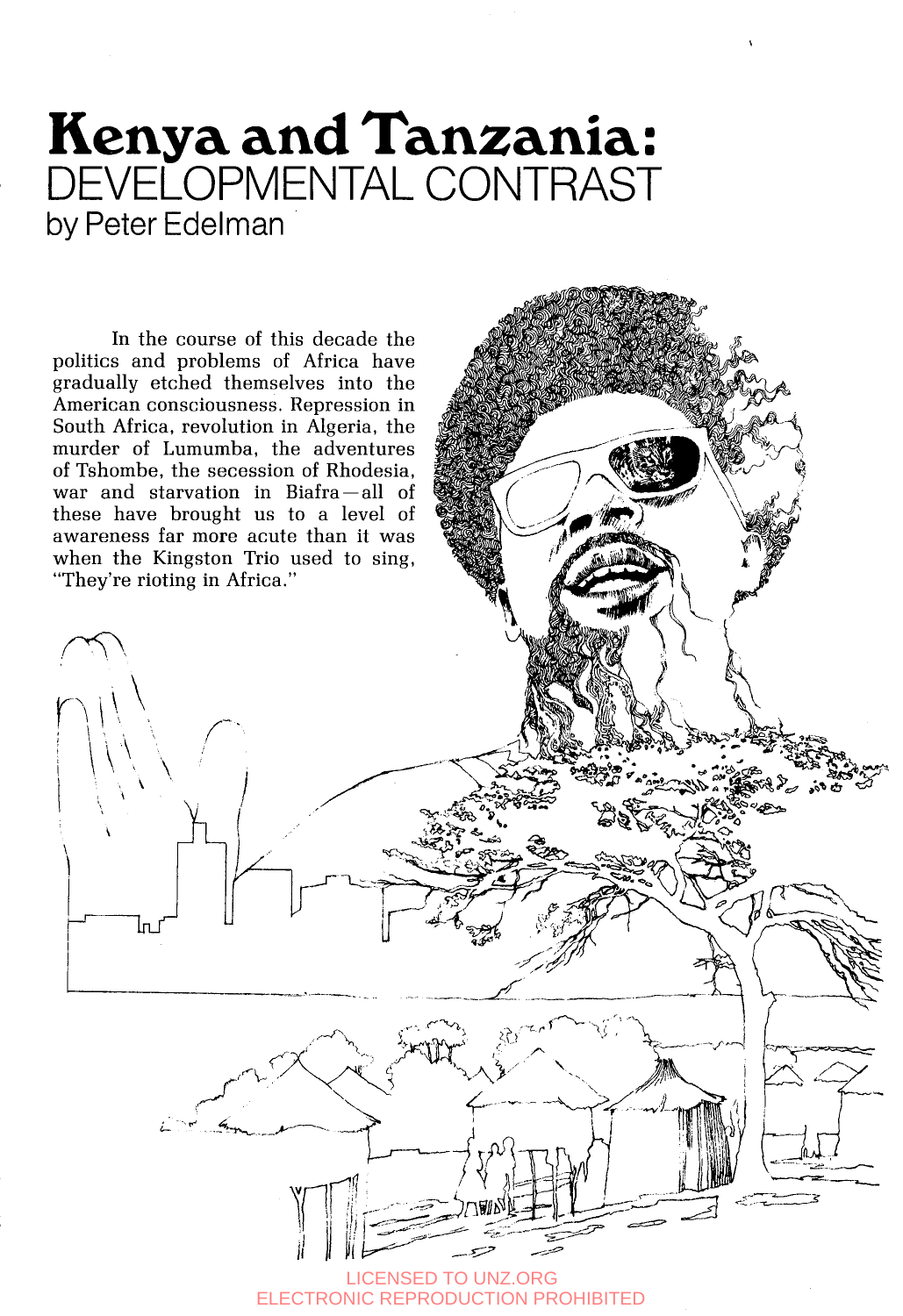Yet there are still dozens of nations and millions of square miles about which Americans know very little. And among the nations about which least is known are Kenya and Tanzania. In American lore, Jomo Kenyatta is re- membered as the fearsome leader of the Mau Mau, and Julius Nyerere, courtesy of Time magazine, is known as "an unabashed admirer of Mao Tsetung."

Even beyond a correction of such misleading lore, both Kenya and Tanzania are worth knowing a good deal more about. They reflect a fascinating contrast in approaches to independence, economic and social development, and<br>institution-building—a contrast which is instructive about the development process generally, and even about race relations in America. And the two countries present an interesting vignette of American foreign policy during a decade that has taken us from a time of American initiative and mutual respect to a situation of disrepair typical of what the war in Vietnam has wrought for us over much of the globe.

 $\mathbf{K}_{\text{enya}}$  obtained its independence from Britain in **1963,** two years later than Tanzania (then Tanganyika), because of the far greater British economic interests and far larger European population in Kenya. Tanganyika, in fact, was never a British colony, but was rather a trust territory which the British administered after the Germans lost it in World War I. These facts have influenced the paths of the two countries since. Kenya has followed a "trickledown" theory of development—let entrepreneurial skill and capital, which are scarce indigenously, in from the outside, so that factories and jobs and skills can be created in the country for the future. Tanzania, with far smaller vested interests from outside the country, has followed a line of developing its own

economy and institutions, conscious that a lower growth rate may result but hopeful that more stable progress can be made. The two are a microcosm of the alternatives available to the third world, and, without too much stretching, they may also represent different possible approaches to poverty area development in the United States.

*7*  I

Although only time will tell whether one approach is more successful and helps build a freer, more egalitarian society than the other, this visitor had a distinct preference. It began to develop on my first exposure to Nairobi, a most un-African city. Apart from its African quarters, it looks like a smallish, newish British city, with its modern government buildings, its British street names and British-style street signs and billboards, its traffic circles, and its walrus moustaches around the New Stanley and the Norfolk Hotels. All of this would be no more than just amusingly unreal but for the fact that this Bristol-on-the-equator is not all there is. It has Watts grafted on. The contrast between the squalid, crowded, segregated African sections and the affluent, beautiful, landscaped, sometimes palatial English and Indian sections (segregated from each other) is sickening.

Now the questions about the development approach come a little faster. One does not have to know much about America's racial crisis to know that such disparities are dangerous. Is it really worth having the foreign skill and capital there? Will the Kenyans be able to get control of the economy-and of their society-when they want it? They say privately that they can always nationalize industry if they have to-just throw the outsiders out when they won't let Kenyans onto the boards of directors and into positions of control. But it may not be that easy. If, for example, plants are dependent on European markets to sell their goods, which is likely, it may be very hard indeed.

Peter Edelman visited Kenya and Tanzania, under a Ford Foundation grant, as part of a study of community development and social change. He was formerly legislative assistant to Senator Robert F. Kennedy.

### **6**<br>LICENSED TO UNZ.ORG ELECTRONIC REPRODUCTION PROHIBITED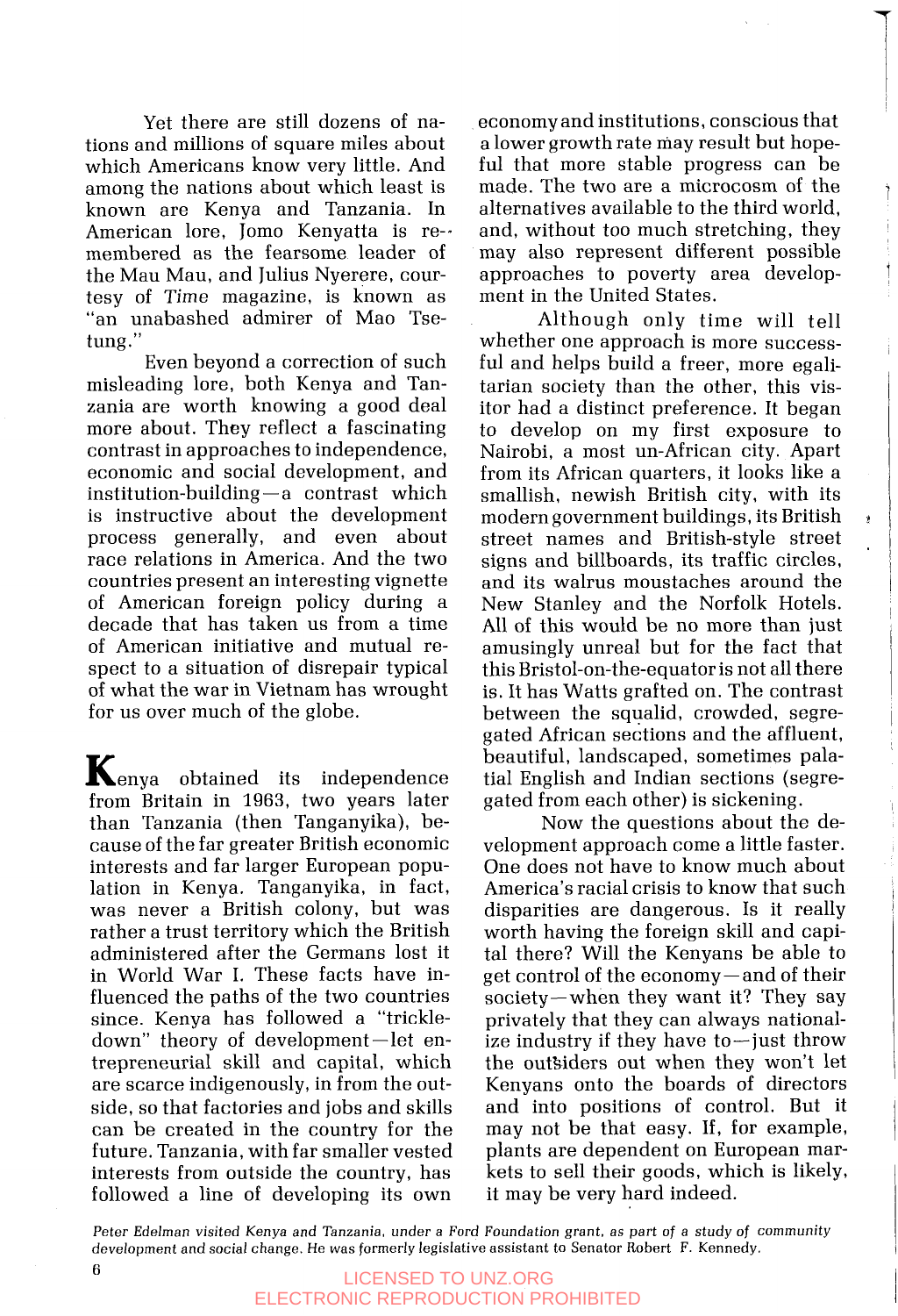There are further questions. Where do the profits go? Some go outside the country, or to the Europeans who live in the country. That is part of the trickle-down approach-profits to the entrepreneurs and investors in exchange for factories, jobs, and imparted skills. Some go to ministers in the government in exchange for licenses and leases and rulings. That is so prevalent in the third world that it, too, seems<br>part of the trickle-down approach think of Thailand, Pakistan, Formosa, the Philippines, South Vietnam. Some profits go to the Asians who are the shopkeepers of the country. What goes to the worker and the tribesman out in the bush? Very little.

These tremendous disparities in income and status add up to some big questions about the future. And the future may be the present rather soon. Kenyatta has been in declining health for some time and may even be a little senile now. But Kenyatta is still a great man, loved and revered by all, a revolutionary become national hero become conservative leader. Despite his failing health, his very being holds the country together. **As** one American expert on Africa told me, "his government is not anybody's patsy." The development approach I have described is a conscious gamble, albeit influenced by pre-independence relationships. It is not some venal conspiracy to exploit the country, at least not on the part of Kenyatta and the other dedicated, competent, relatively honest leaders like Tom Mboya. Even the corruption in government, mild by Asian standards, is, I am sure, regarded as necessary to keep the wheels greased and to minimize bureaucratic delay. With some, it may not even be inconsistent with patriotism and dedication.

But when Kenyatta goes, things may be different. The country may not hold. The Vice President, Daniel Arap Moi, is regarded as the likely successor. He is also the Minister of the Interior, and, as such, runs the police. This scares many people. Incipient tribal rivalries simmer near the surface. Mboya, for example, though bright and committed, is a Luo in a country where it is almost essential to be a Kikuyu to wield substantial power. (Arap Moi is a Kikuyu.) And precisely because of his competence, Mboya is viewed jealously and is mistrusted by his fellow politicians. His effectiveness is therefore limited and his future uncertain.

Another problem for the future is that, for whatever reason, there has been too little institution-building in the country. Instead of putting down roots, Kenyatta's KANU party has reinforced its hold on power by doing some dirty political dealings. When local elections were held last year, the opposition candidates found themselves disqualified, on technical grounds, one by one, in every constituency where they attempted to file. And government programs to develop institutions appear weak. The country is richly endowed (and breathtakingly beautiful). It could easily feed all of its people. Yet I saw severe malnutrition and people with nothing to do except primitive subsistence farming. There is a rural settlement program, concentrated mainly in the fertile highlands on the land of former white settlers. There is also a training program for community development workers. But these programs are neither effective enough nor extensive enough. It was my impression that the government is just not putting much priority behind them. For example, I met one lady who was conscientiously trying to develop a home handicrafts industry among women. She was a government employee, but she was getting precious little financial backing from the government for her efforts. She, in turn, introduced me to the man in charge of developing agricultural cooperatives. He was vague as to just

#### LICENSED TO UNZ.ORG 7 ELECTRONIC REPRODUCTION PROHIBITED

**I**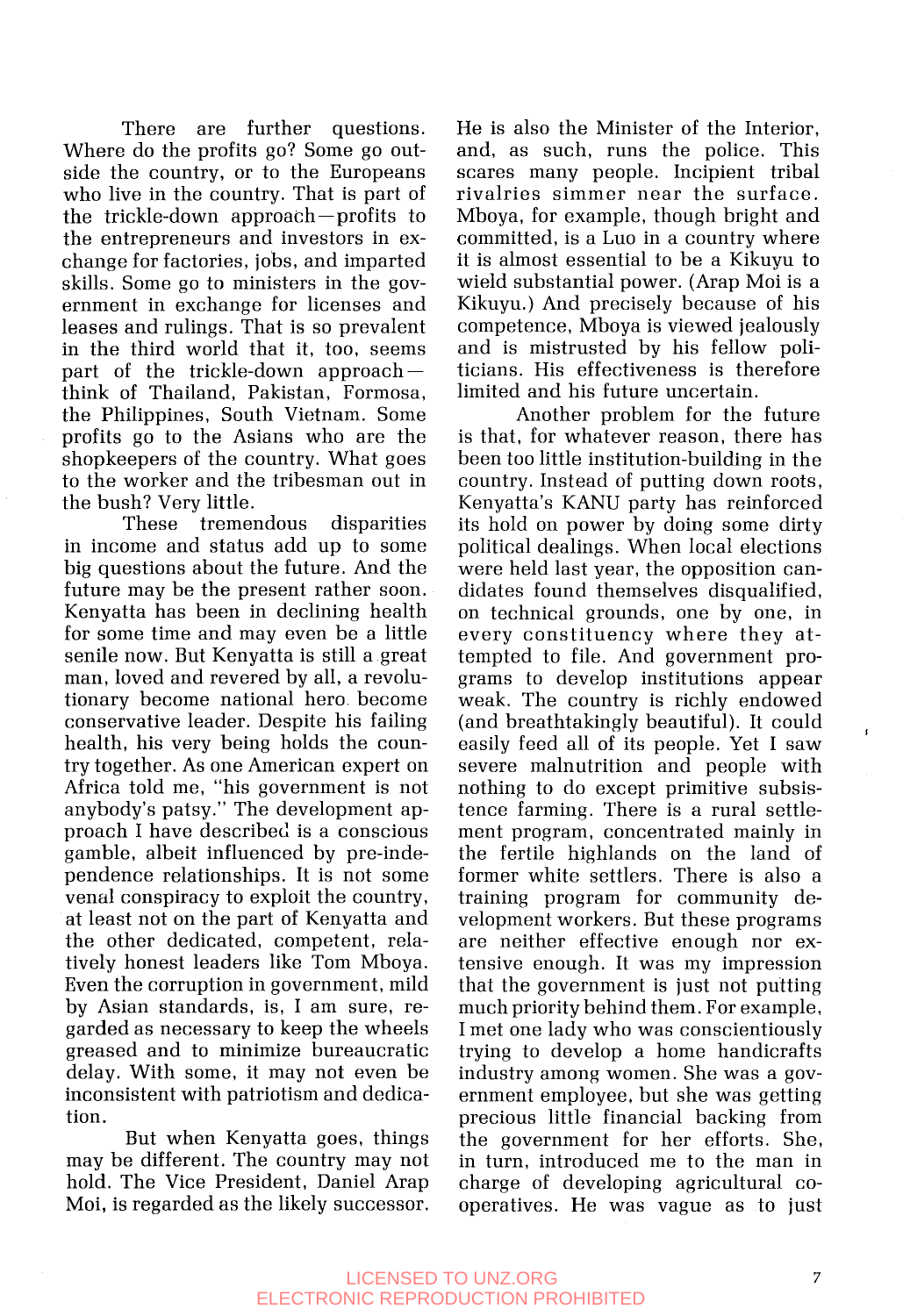how many of these there were in exist- ing Mercedes-Benzes for its cabinet ence, and whether the emphasis was on ministers. Senator Dodd, Justice Formarketing or production cooperatives, tas, Senator Dirksen, Judiciary Comor both. When I tried to engage him in mittee members with law practices, discussion about the problems he was Banking and Currency Committee memencountering in making cooperatives work in Kenya, he was evasive and even flip.

The incipient tribalism is just the other side of the coin of the lack of institution-building. When tribal leaders around the country have not been involved in a real nation-building process, as seems to be tbe case, they may pull away from the center if they have the chance. And they may get it after Kenyatta.

Tanzania is different. Per capita income there is only **\$73** annually as opposed to \$119 in Kenya (the average for black Africa is \$123), so the Kenyans would no doubt say that the Tanzanians are merely redistributing poverty. But my impression was that they are doing far more: they are building a stable society. The country's growth rate is somewhat lower than Kenya's. This is at least partly because the Tanzanian government has placed a great emphasis on being involved on a joint-venture basis in enterprises involving foreign capital. But this policy also means that the economic institutions being built will belong at least partially to Tanzania and produce profits for it, thus avoiding major problems for the future. Tanzania's approach to foreign aid is similar: they will take it from anyone but with no strings attached.

Moreover, Tanzania may have the most (maybe even the only) effective anti-corruption program of any developing nation. Parliament members cannot own shares in businesses, cannot be corporate directors, and cannot have both a government salary and an outside income (one must be given up). The government has stopped providbers who own bank stock and sit on bank boards might take notice.

-

On the political side, institutionbuilding is proceeding as well. TANU, the nation's political party, reaches to the grass roots, even the bush roots. There are party cells at the village and sub-village level. And if one deplores a one-party system, he should understand that there is full democracy within the party. At the last election, some 60 per cent of Parliament, including a number of President Nyerere's key ministers, were turned out by voters who thought they weren't keeping the village fences mended well enough. (He was able to re-appoint a few of the Ministers to the Cabinet through his authority to put a limited number of non-Parliament members in the government.) And the Tanzanians are fond of poking fun at Western preconceptions by saying that the British are so rigid about a two-party system that when there is one party they call it a dictatorship, and when there are three parties they call it anarchy.

Quite an extensive effort at rural economic development has gone forward. An early rural resettlement program did not work out well-it placed in farm settlements some city people who thought they could strike it rich and go back to the city, and who were bitterly disappointed. But experimentation has gone on with various forms of cooperatives and various mixes of crops, and one American student of the scene now pronounces it "pretty solid."

The same expert, comparing Kenya's and Tanzania's approaches generally, says the Tanzanians have experimented much more, and have done far more "in the direction of truly indigenous operations." Some of Tanzania's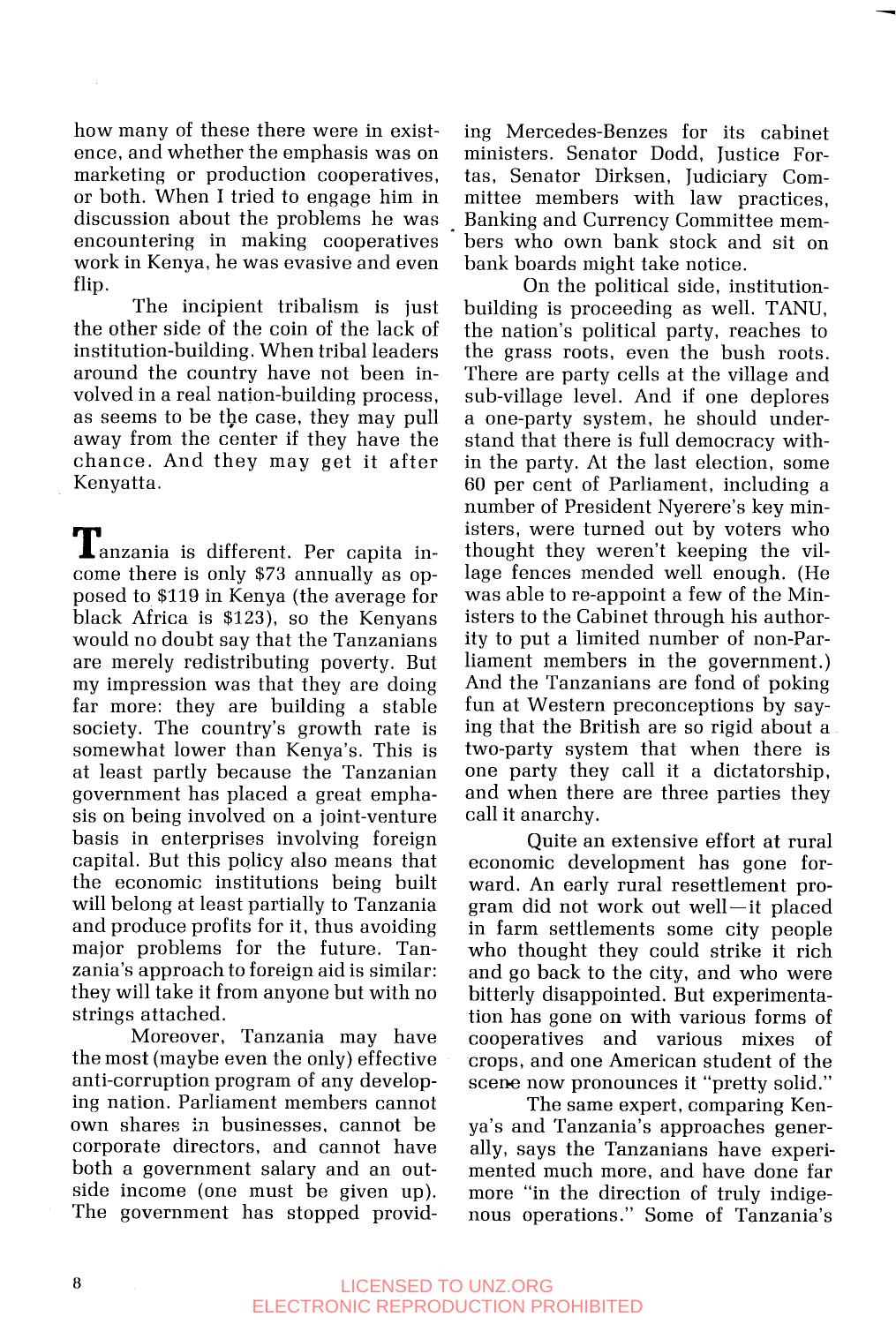independent approach is possible because it had few pre-existing outside interests in the country when independence came. But more of it is the result of the drive and genius of Julius Nyerere. He has probably the most coherent and articulate philosophy of any world leader today, and he explains it to his people as he tries to move the country along. Not long after he became Chief of State following independence, he resigned for a year and went around among the people to learn what they wanted. It was a tremendous personal political gamble, but it worked. The nation's unique, anti-corruption program stems from Nyerere's Arusha Declaration of January, 1967-he was determined not to have his officials living off the misery of others, determined not to let individual greed get in the way of building the nation. His and TANU's philosophy and program are also articulated through a party training school, to which groups of local party officials, civil servants, and army and police personnel come, in groups of about 100, for 13 weeks at a time to learn techniques of administration as well as TANU-Nyerere theory. The course includes the nuts and bolts of local government, bookkeeping, and community development, as well as the theory and practice of Nyerere's African socialism.

**A** couple of years ago, Nyerere was faced with a student revolt against national service. Since university students are the most privileged class in the country, he was enraged. When almost 400 of them marched to his offices, he had them admitted to the courtyard, then had the gates shut behind them. "You," he said to them, "are like a man who is sent out by a starving village with its last pennies to get food, and does not return. For what it costs the people to educate each of you, they could be educating 270 children in the first grade." Then, to emphasize his point about privilege, he announced that he was cutting his own salary by 20 per cent, and the salaries of other government officials by up to 10 per cent. When he was finished, he expelled all of the protesters from the university, including medical and technical students badly needed for the development of the nation. They were granted amnesty a year later, but Nyerere had demonstrated just how firmly he would stand by the principles he had articulated.

Nyerere has studiously avoided the monument-building syndrome with which so many leaders of developing nations are afflicted. Dar-es-Salaam is a rather old, shabby, sleepy-looking city which does not stand out in any obvious contrast to the rest of the nation. Parliament does not even have a building of its own in which to meet. The only "monument" is the beautiful, modern university situated on hills overlooking the city- hence Nyerere's special sensitivity about the privileged status of the university student.

One reason why Americans know so little about all of this lies in the nature of some of the journalism they are exposed to. I was appalled to pick up Time one day and find Nyerere described as "anunabashed admirer of Mao Tse-tung, . . .[who] has decreed that Tanzania shall copy Mao's Great Proletarian Cultural Revolution with its rejection of all things foreign." There then followed a silly article about a controversy over mini-skirts in Tanzania, which concluded by irrelevantly making fun of Nyerere's austerity and anti-corruption program as "sackcloth socialism." All I could figure out was that if you act as if you don't want outside people running your country, you are a Mao-lover, and if you try to discourage the use of Mercedes-Benzes in your government (the Time man specifically made fun of the

#### LICENSED TO UNZ.ORG 9 ELECTRONIC REPRODUCTION PROHIBITED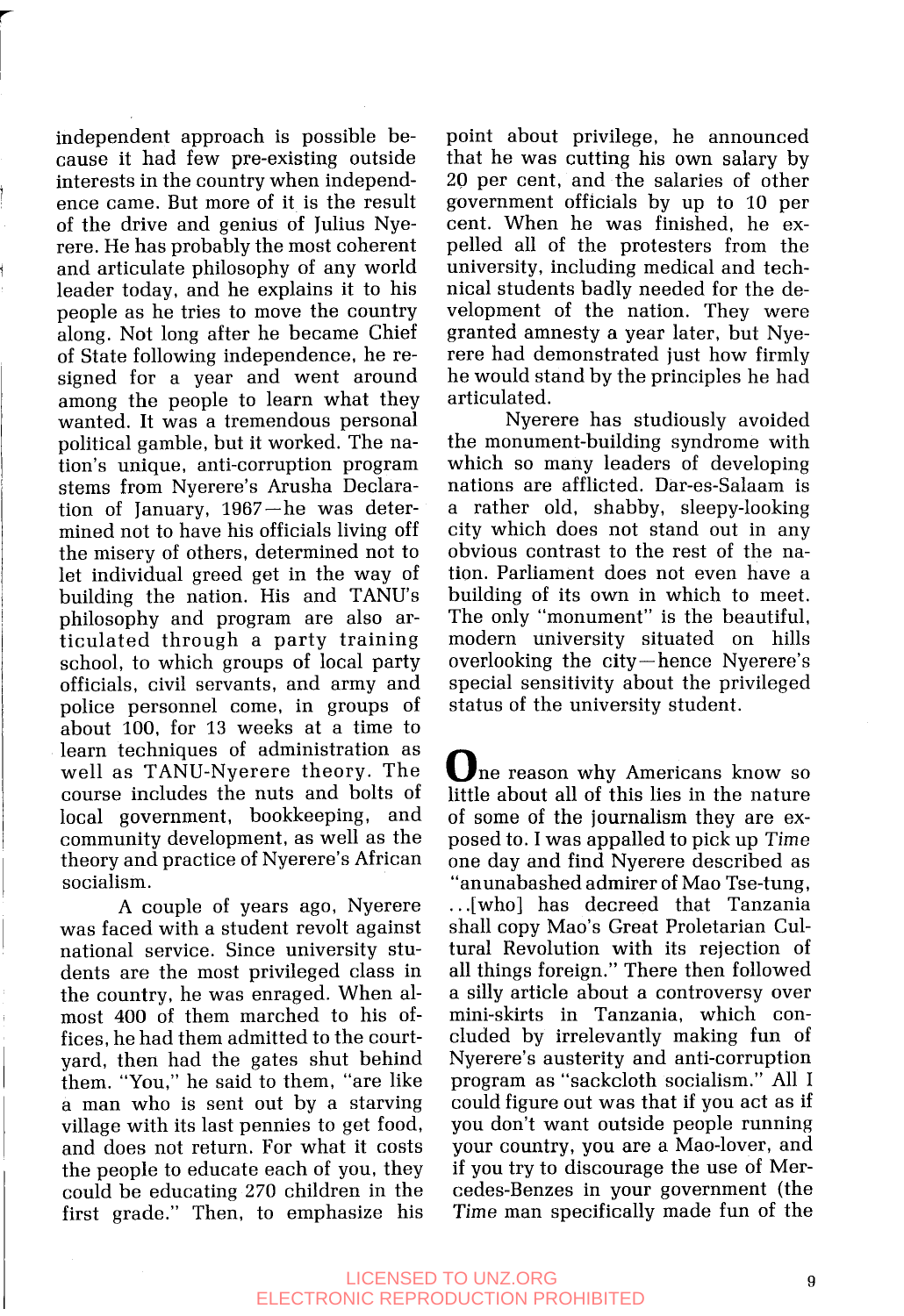Mercedes-Benz policy), you are an anticapitalist fink. The whole story was foolish, and the shame of it was that there were so many worthwhile things Time could have used the space for.

Of course there are reasons why" the Time man had his mind set the way he did. Those reasons stem from a couple of American policy lapses in recent years. First, it should be said that there is very little that is newsworthy about our foreign policy in Kenya, other than the fact that our former Ambassador wqote an indiscreet book which made the Kenyans exceedingly angry. But we have basically been nice to the Kenyans all along. At the beginning, some people in the State Department were worried about Kenyattathey called him a "leader into darkness" (no pun intended, I think). But he welcomed foreign investment and nothing Communist happened there, so there was never any particular reason for us to get upset.

As for Tanzania, we started out liking them a lot and they liked us. President Nyerere visited President Kennedy during **1963,** and they got along famously. Those were the days of Soapy Williams and Wayne Fredericks, both of whom cared a lot about Africa and were well liked in the newly independent black African countries, to which they travelled a good deal.

Then came Zanzibar. Britain gave Zanzibar its independence in December, **1963,** and put the government in the hands of the Arab minority. It was only a matter of time before the black majority would turn the Arabs out. In fact, it took one month. When the take-over occurred, many Communist-finders found a sinister Communist plot in it. At about this time, army mutinies occurred in Kenya, Uganda, and Tanganyika, and the leaders of all three countries pleaded with the West to recognize the new regime in Zanzibar in order to help restore stability. Britain's Duncan Sandys, having been shown to be very dumb for trying to put a minority in power, refused to recognize the new government. The rest of the West followed suit. Soon the East Germans, the Russians, and the Cubans were all over the island. To stop what was happening, Nyerere took it on himself to form a union between Tanganyika and Zanzibar during the spring of **1964.**  That was when he began to appear as a sinister figure in the American press. Our relationship with Nyerere improved again later, but the damage had been done to his public image in America. **T** 

Another, similar example: the Tan-Zam railroad. For a number of years Nyerere and President Kenneth Kaunda of Zambia have wanted to build a railroad from the copper mines of landlocked Zambia to the Tanzanian coast. They tried repeatedly to interest the West in construction and financing of the railroad and were turned down cold. Then the Chinese came in with the offer of an interest-free loan to survey the line of rail. Nyerere and Kaunda accepted. People in the United. States said, look, they're accepting Chinese aid; they're going Communist. The American government probably didn't think this, but its policy contributed to other people thinking it, like the man from Time.

 $N_{\text{ow American policy in East Africa--}}$ after our warm embrace of the newly independent nations in the early **1960's**  ("we worked at it and listened to them," says one former diplomat)-has deteriorated into indifference punctuated by mistakes like the ones I have mentioned. Fortunately, we have had able, sensitive ambassadors in both Kenya and Tanzania, but there hasn't been any White House interest to speak of since **1963.** Of course President Kennedy had a special rapport. His Senate speech on Algeria is a legend in Africa, and he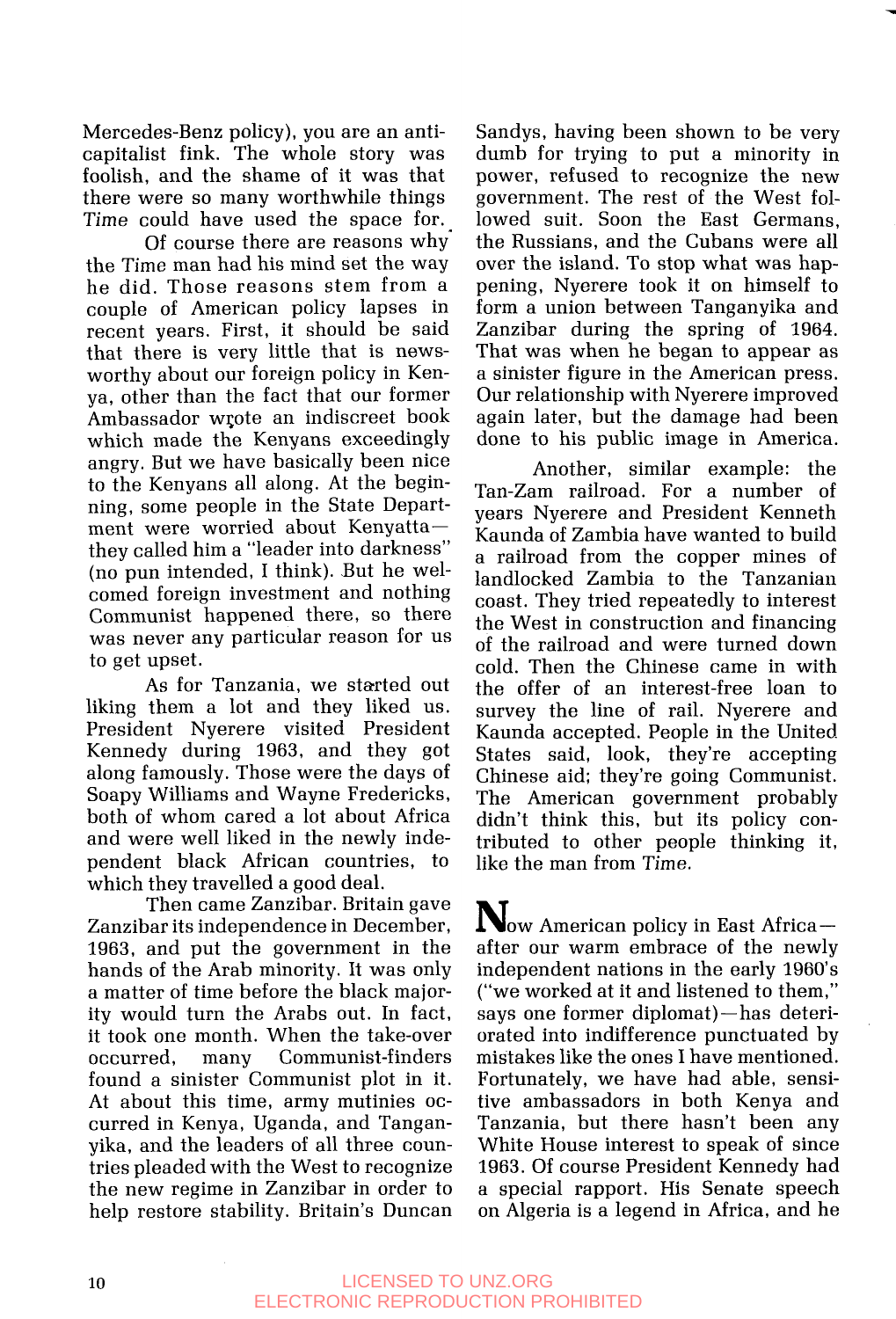inspired a respect and affection in nearly all the developing nations, which no American leader since, except Robert Kennedy, has been able to approach. Then, too, Vietnam has taken a heavy toll. It has unduly concentrated our energies in one small part of the world, and it has poisoned our relationships with dozens of small countries all over the third world. To them, our involvement there is what they fought against and freed themselves of when they gained their independence. They can hardly trust us while we fight such a war-and are unlikely to for a long time to come. Incredible damage has been done to our position throughout the developing world in just half a decade. The only exception to this is a handful of countries in Southeast Asia, and even in those countries there is substantial feeling that we didn't have to go to the point of fighting a land war with 500,000 troops to protect their interests.

**T** 

So we are at a stand-off in countries like Kenya and Tanzania. They don't want to have too much to do with us, and there isn't much we can do for them. Our foreign aid program was always tiny in East Africa $-\frac{15}{15}$  to \$20 million a year, on the average, in the three countries (including Uganda) combined. It continues at about that level, and consists primarily of technical assistance, teacher training, and the like. The only important capital project is a regional road in Western Tanzania. The Peace Corps continues in Kenya, but in Tanzania, where Nyerere is much more insistent about doing things his own way, the ups and downs of our policy have strengthened his resolve to be independent, and the Peace Corps is now almost totally out of business. From having 400 volunteers-and the enthusiastic support of Nyerere-at its peak, it is now down to eight. The Peace Corps people themselves have mixed feelings about the decline, because they deeply respect Nyerere's desire to develop his country without outside interference-whether it be American, Chinese, or Russian.

Our policy now is no policy, except that Nyerere is held in special respect by most of our diplomats who have responsibility in the area. The Kenyans and Tanzanians would all like to have Wayne Fredericks back, but if we are not going to have that kind of special energy and effort and sensitivity, then no policy is probably the best policy. Until the war is removed from the world's consciousness, there may be little we can do with any conspicuous success in the third world anyway. We can send good ambassadors, as we did in Glenn Ferguson (Kenya) and John Burns (Tanzania), and they can maintain good personal relationships with the host governments, but there isn't much we can do to reach large numbers of the people. This is especially true when Congress is in the process of mindlessly destroying foreign aid, which, bad as it has been, has still been a force of positive value on our behalf. Thus it might well be said that, under the circumstances, the countries where we have "low" visibility- Tanzania, Indonesia, Hungary, to name three-are the countries where our foreign policy is most successful. Not incidentally, all three of those countries impose a ceiling on the size of our embassy staff.

The effect of the war on our relationships with East Africa, and really with black Africa generally, is unfortunate in another respect. In a time of racial crisis in America-of serious, unmet black demands and inadequate, even repressive, white response-we would do well, just in our own self-interest, to be nurturing black self-respect in America by embracing black nations abroad. Still, even if we have painted ourselves into a corner from which we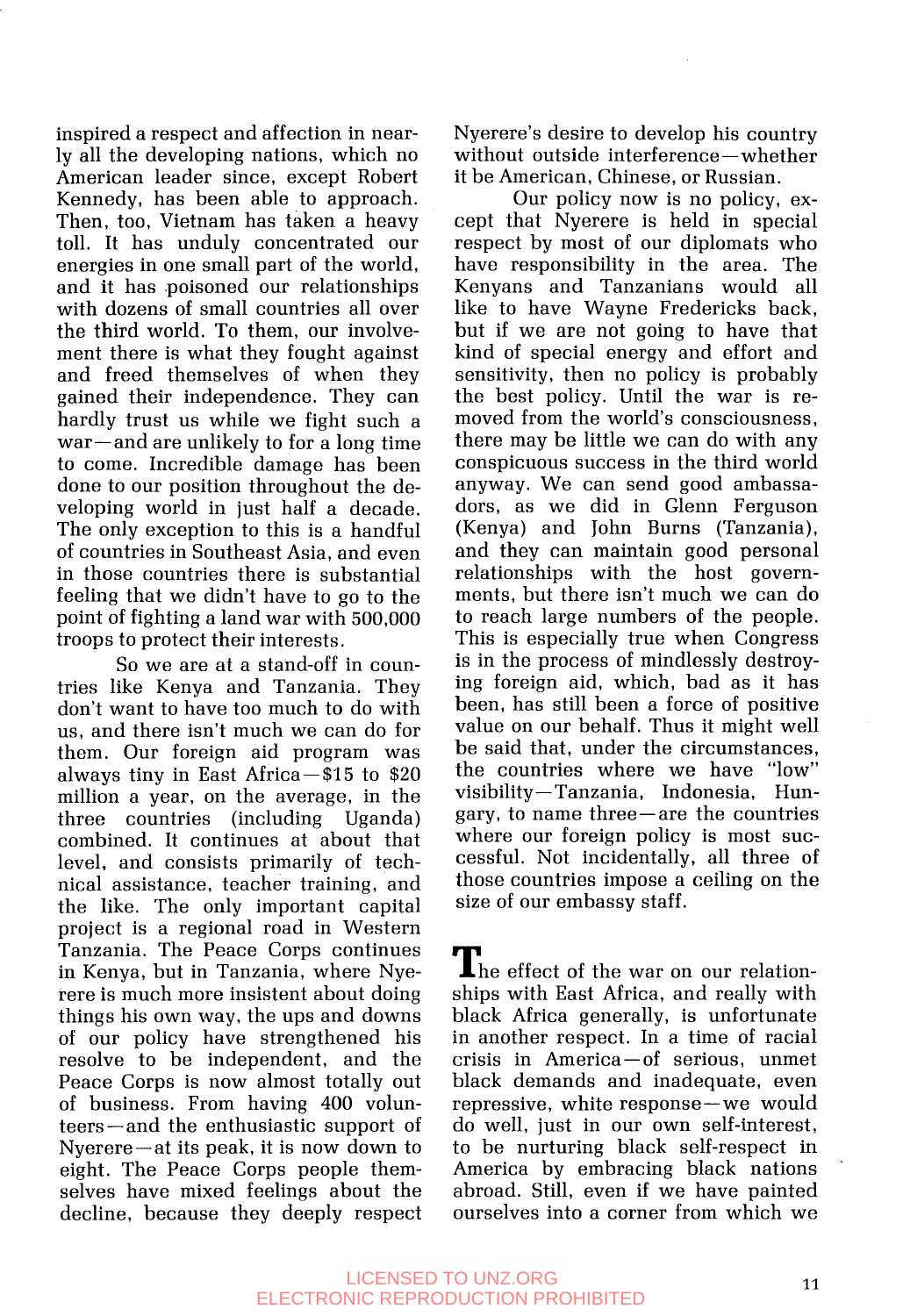cannot now reach out to black Africa, we can find out whether what is going on in Kenya and Tanzania teaches us anything about our problems at home. I think it does.

In a sense, we have the same development choices in the ghetto as do emerging nations. Of course the first hurdle in America is to choose to do something rather than nothing. But once over that, we can either emphasize a straight-out approach of white capital giving jobs to blacks and getting the profit from their labor, which we might call, very loosely, the Kenya model; or we can emphasize the building of new institutions, both economic and social, in the ghetto, controlled by the community, which we might call, again very very loosely, the Tanzania model. The analogy is weak, to be sure, but there are some lessons. For just as I believe that Kenya will not succeed as a nation unless it concentrates more on the leveling of income disparities and the building of institutions, so I think we will perpetuate our problems in America if we do not couple the provision of jobs with a profusion of other programs which recognize the need for the building of black identity.

There, perhaps, the analogy stops. For the fact is that in America we must pursue both approaches. There will never be enough good jobs for the unemployed and underemployed of our nation unless there is a massive infusion of funds from outside, both government and private. If we left the black community to fend for itself, "Tanzaniastyle," we would not only foster separatism but it would be separatism at a very low economic level. On the other hand, we must also come to recognize that independent black development black power, if you will-may be the only long-range road to a truly open society in America.

With the "black identity" sense which Nyerere projects, his nation seems to have a better relationship with its white fellow citizens than do his neighbors in Kenya, whom the whites still too often treat condescendingly and paternalistically. It is interesting that Kenya has felt the need to harass its Asian shopkeeping minority, making it uncomfortable for those who did not choose Kenyan citizenship to stay in the country. There are many reasons for this, but at least one seemed to me to be a desire to take the focus off the exploitation which characterizes too much of the black-white relationship. Tanzania has engaged in no such behavior toward its Asian minority. Black identity, I am saying, is dignity and self-respect and the basis for a healthy relation with the white man. And black economic security is the ticket to buying one's way into an integrated America.

Therefore, if the black community can control the process of rebuilding the ghetto, if it can make the plans and build homes and schools and clinics with its own labor, if it can hold the schools and hospitals accountable for the quality of their product, if it can participate in the ownership of new business and enterprise-if it can do all of these things, it can develop the badge of ownership of a full place in American society. That, in some sense, is what I think Tanzania teaches us. These things will not end white racism by themselves-we must also look to that-but they will erode the hostile, condescending mentality which now corrodes relations between the races.

Tanzania is therefore instructive to us in many ways. But the finest application of Tanzanian ideas in America here which Julius Nyerere is providing there. When I was there, Lyndon Johnson was still President here, and I proposed a Presidential exchange program. There weren't any takers, but I think I'll revive the idea anyway.■ would be to have the kind of leadership